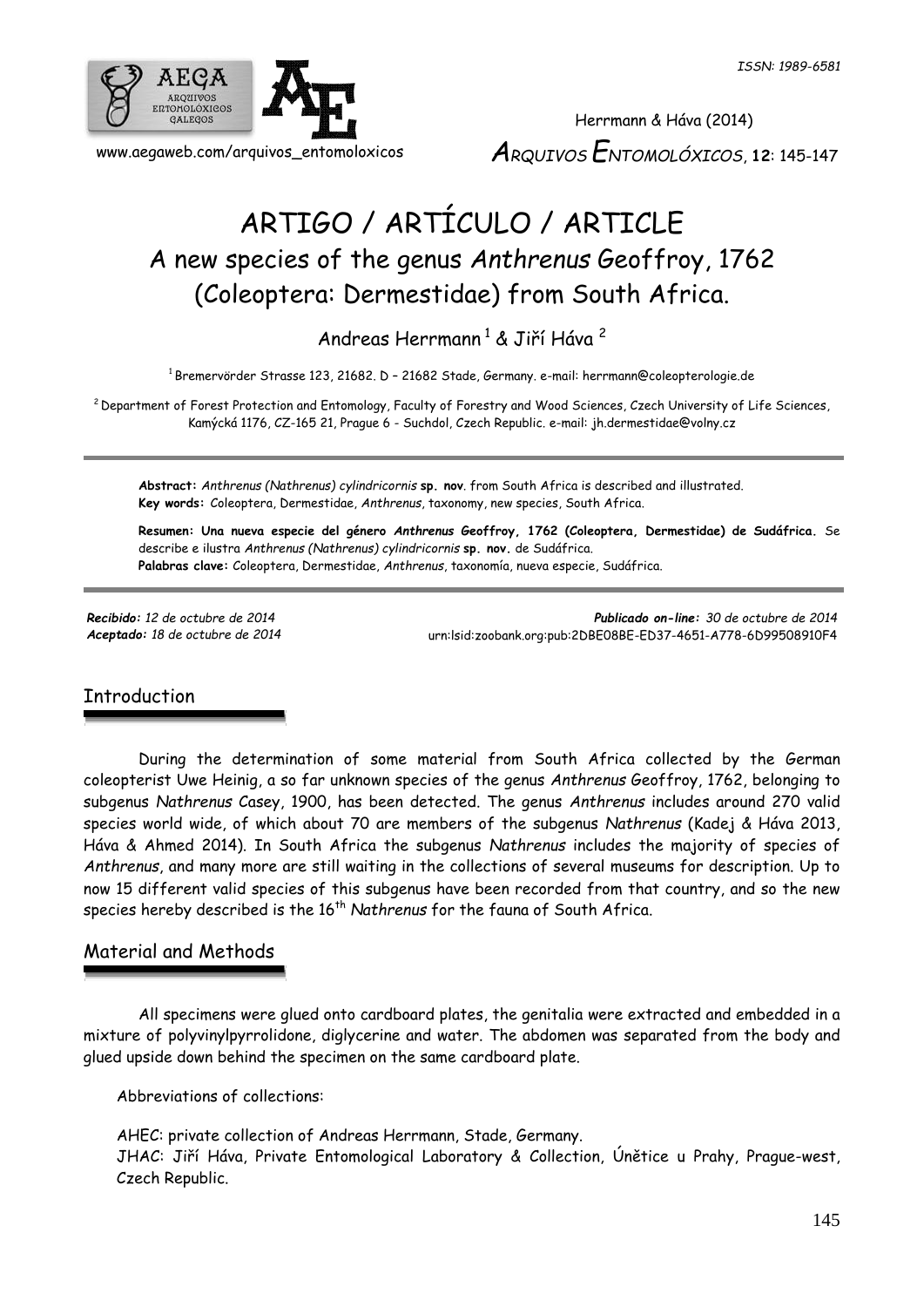The following abbreviations of measurements were used:

**Total length (TL)** – linear distance from anterior margin of pronotum to apex of elytra. **Pronotal length (PL)** – maximum length measured from anterior margin to posterior margin of the pronotum. **Pronotal width (PW)** – maximum linear distance between lateral margins. **Elytral length (EL)** – linear distance from shoulder to apex of elytron. **Elytral width (EW)** – maximum linear transverse distance.

### Description

#### *Anthrenus (Nathrenus) cylindricornis* **sp. nov.** (Figs. 1-4)

**Type material.** Holotype (male): ZA: Umg. Matibidi, Blyde Canon, 1150 m, 24 34'46''S / 30 46'26''O, 24.III.2010, U. Heinig leg., bei "Forever Resort", (AHEC). Paratypes (2 males, 1 female, 1 unsexed): the same data as holotype (3 AHEC, 1 JHAC). The type specimens are provided each with a red, printed label showing the text: "HOLOTYPUS [respectively PARATYPUS] *Anthrenus (Nathrenus) cylindricornis* sp. n., A. Herrmann & J. Háva det. 2014".

#### **Description.**

**Male.** Body measurements in mm: TL 2.0, PL 0.5, PW 1.2, EL 1.6, EW 1.5. Body oval, dorsal surface black, without any pubescence, covered with black and white scales (Fig. 1). Head black, roughly as broad as long, with very dense and coarse punctuation, near the eyes with some white and black scales. Eyes large with some hardly visible microsetae. Palpi darkish brown, ocellus present on front. Antenna with 11 antennomeres; the large antennal club consists of three cylindrical antennomeres, distinctly longer than the whole shaft, all three segments are black and dull, whilst the segments of the shaft are shiny and deep darkish brown (Fig. 2). Scutellum small, more or less triangular, black and shiny, with a very sparse and fine punctuation. Pronotum much broader than long, narrowed anteriorly, broadest at the posterior edges, its lateral margins not visible from above; shiny black, with distinct and sparse punctuation. The apical corners, a spot near the scutellum and two spots at the anterior margin near the head are covered with white scales. Elytra with very dense, blurred and flat punctuation, black to blackish brown, covered sparsely with black scales. Some white scales build three very indistinct and interrupted transverse fasciae (Fig. 1) and a spot at the apical end. Punctuation of the underside similar to the elytra, entirely black, covered sparsely with white scales. Visible abdominal sternites with extremely dense, coarse and flat punctuation, covered with white and black scales (Fig. 3). Legs entirely brown, shiny and naked, somewhat flattened. Tarsi coloured like the rest of the legs, about half as long as the tibiae. Genitalia as pictured (Fig. 4).

**Female.** It looks quite similar to male. Its antennal club has the same form in general, but the club is distinctly smaller and narrower than in male.

**Variability.** Variation in size (TL, in mm): 2.0-2.4.

**Differential diagnosis.** The new species can be distinguished from all other members of the subgenus *Nathrenus* by the very typical form of the antenna.

**Name derivation.** The name refers to the conspicuous cylindrical form of the large antennal club.